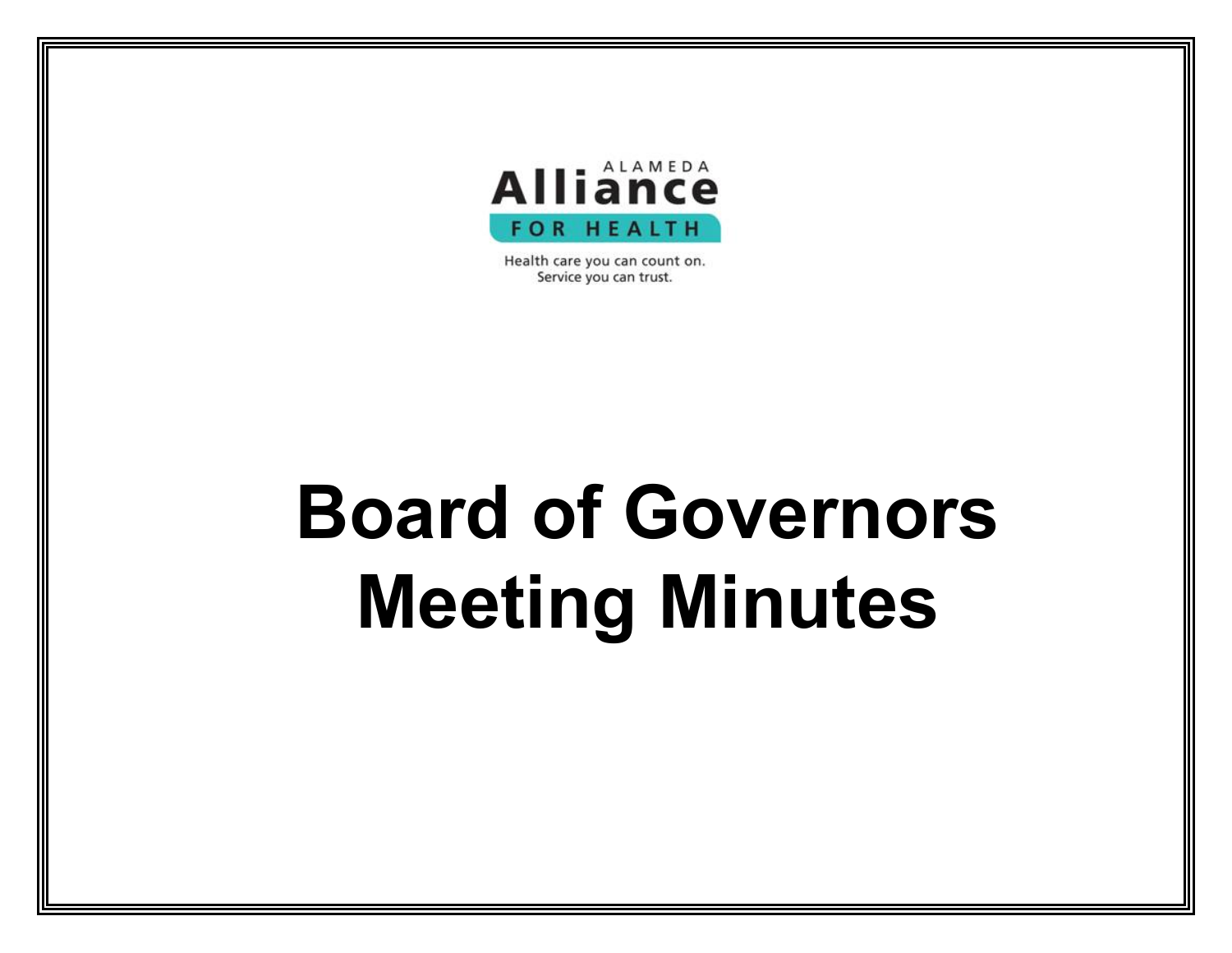## **ALAMEDA ALLIANCE FOR HEALTH BOARD OF GOVERNORS REGULAR MEETING**

## **June 14, 2019 12:00 pm – 2:00 pm 1240 South Loop Road, Alameda, CA**

## **SUMMARY OF PROCEEDINGS**

**Board Members Present:** Dr. Evan Seevak (Chair), Rebecca Gebhart (Vice Chair), Dr. Noha Aboelata, Feda Almaliti, Wilma Chan, Marty Lynch, Dr. Rollington Ferguson, David B. Vliet

**Excused:** Aarondeep Basrai, Delvecchio Finley, Dr. Michael Marchiano, Dr. Kelly Meade, Nicholas Peraino, Will Scott **Alliance Staff Present:** Scott Coffin, Sasi Karaiyan, Dr. Steve O'Brien, Gil Riojas, Anastacia Swift, Matt Woodruff, Jeanette Murray **Board of Governors on Conference Call:** none

| <b>AGENDA ITEM</b><br><b>SPEAKER</b> | <b>DISCUSSION HIGHLIGHTS</b>                                                                                                      | <b>ACTION</b>                                             | <b>FOLLOW UP</b> |
|--------------------------------------|-----------------------------------------------------------------------------------------------------------------------------------|-----------------------------------------------------------|------------------|
| 1. CALL TO ORDER                     |                                                                                                                                   |                                                           |                  |
| E. Seevak                            | The regular board meeting was called to order by E. Seevak at<br>$12:06$ PM.                                                      | <b>None</b>                                               | <b>None</b>      |
| 2. INTRODUCTIONS                     |                                                                                                                                   |                                                           |                  |
| E. Seevak                            | Board Members, Alliance Staff, and Guests in the Public Seating Area<br>were introduced.                                          | None                                                      | <b>None</b>      |
| 3. AGENDA APPROVAL OR MODIFICATIONS  |                                                                                                                                   |                                                           |                  |
| E. Seevak                            | The agenda was modified to have the Consent Calendar and Board<br>Business requiring a vote to be the last items on the agenda.   | <b>None</b>                                               | None             |
| <b>4. CONSENT CALENDAR</b>           |                                                                                                                                   |                                                           |                  |
| E. Seevak                            | The consent calendar contained the May 2019 Board of Governors<br>minutes and the 2019 Cultural & Linguistic Program Description. | Motion: M. Lynch<br>Second: F. Almaliti<br>Motion passed. | <b>None</b>      |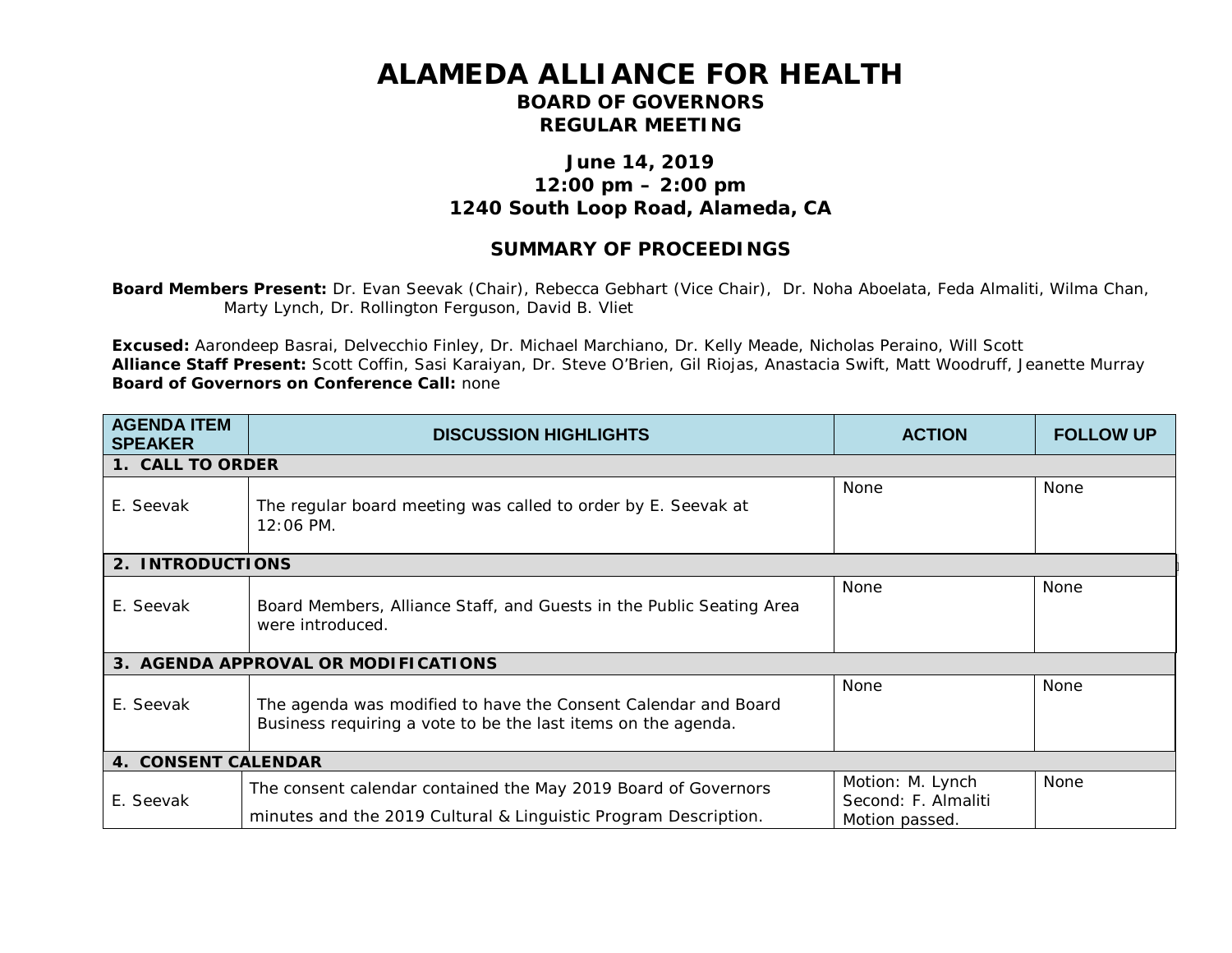| <b>AGENDA ITEM</b> |  |
|--------------------|--|
| <b>SPEAKER</b>     |  |

| 6. a. BOARD MEMBER REPORT - COMPLIANCE ADVISORY GROUP |                                                                                                                                                                                                                                                                                                                                                                                                                                                                                                                                                                                                                                                                           |                                                                                           |
|-------------------------------------------------------|---------------------------------------------------------------------------------------------------------------------------------------------------------------------------------------------------------------------------------------------------------------------------------------------------------------------------------------------------------------------------------------------------------------------------------------------------------------------------------------------------------------------------------------------------------------------------------------------------------------------------------------------------------------------------|-------------------------------------------------------------------------------------------|
| R. Gebhart                                            |                                                                                                                                                                                                                                                                                                                                                                                                                                                                                                                                                                                                                                                                           |                                                                                           |
|                                                       | The Compliance Advisory Group convened on June 14th.<br>$\bullet$<br>The Alliance has corrected approximately 95% of the open<br>deficiencies, and nine (9) deficiencies were re-opened.<br>The DHCS Medical Survey Audit started on June 10, and ended on<br>$\bullet$<br>June 21. The Alliance Staff have been focused on working with the<br>DHCS Auditors on-site.<br>DHCS Auditors commented on recognized improvements in the<br>$\bullet$<br>compliance since last year DHCS audit.                                                                                                                                                                                | Informational update<br>to the Board of<br>Governors.<br>Motion and vote not<br>required. |
|                                                       | 6. b. BOARD MEMBER REPORT - FINANCE COMMITTEE                                                                                                                                                                                                                                                                                                                                                                                                                                                                                                                                                                                                                             |                                                                                           |
| R. Ferguson                                           | Finance Committee was held on Tuesday, June 11, 2019.<br>The April 2019 financial report was presented.<br>Preliminary budget for fiscal year 2019/2020 was presented and<br>discussed.<br>Recommendation to approve the April 2019 financial report and<br>the Preliminary Fiscal Year 2019/2020 budget.                                                                                                                                                                                                                                                                                                                                                                 | Informational update<br>to the Board of<br>Governors.<br>Motion and vote not<br>required. |
|                                                       | 7.a. BOARD BUSINESS - REVIEW AND APPROVE FINANCIAL STATEMENTS                                                                                                                                                                                                                                                                                                                                                                                                                                                                                                                                                                                                             |                                                                                           |
| G. Riojas                                             | April 2019 financials reported a net loss of \$1.7 million dollars for<br>$\bullet$<br>the month, and year-to-date a net loss of \$3.4 million dollars.<br>Enrollment dropped from 259,147 in March to 258,937 in April.<br>Actual revenue was \$76.3 million reported for the month of April.<br>Actual medical expense \$74.5 million reported for the month of<br>April.<br>Actual administrative expenses \$4.4 million reported for the<br>month of April.<br>Interest earned from investment income increased \$1.1M for the<br>month from \$4.4M to \$5.5M for the YTD. Current yield is 2.5%.<br>Claims interest expense year-to-date is approximately \$504,000. | Motion: M. Lynch<br>Second: R. Ferguson<br>Motion passed.                                 |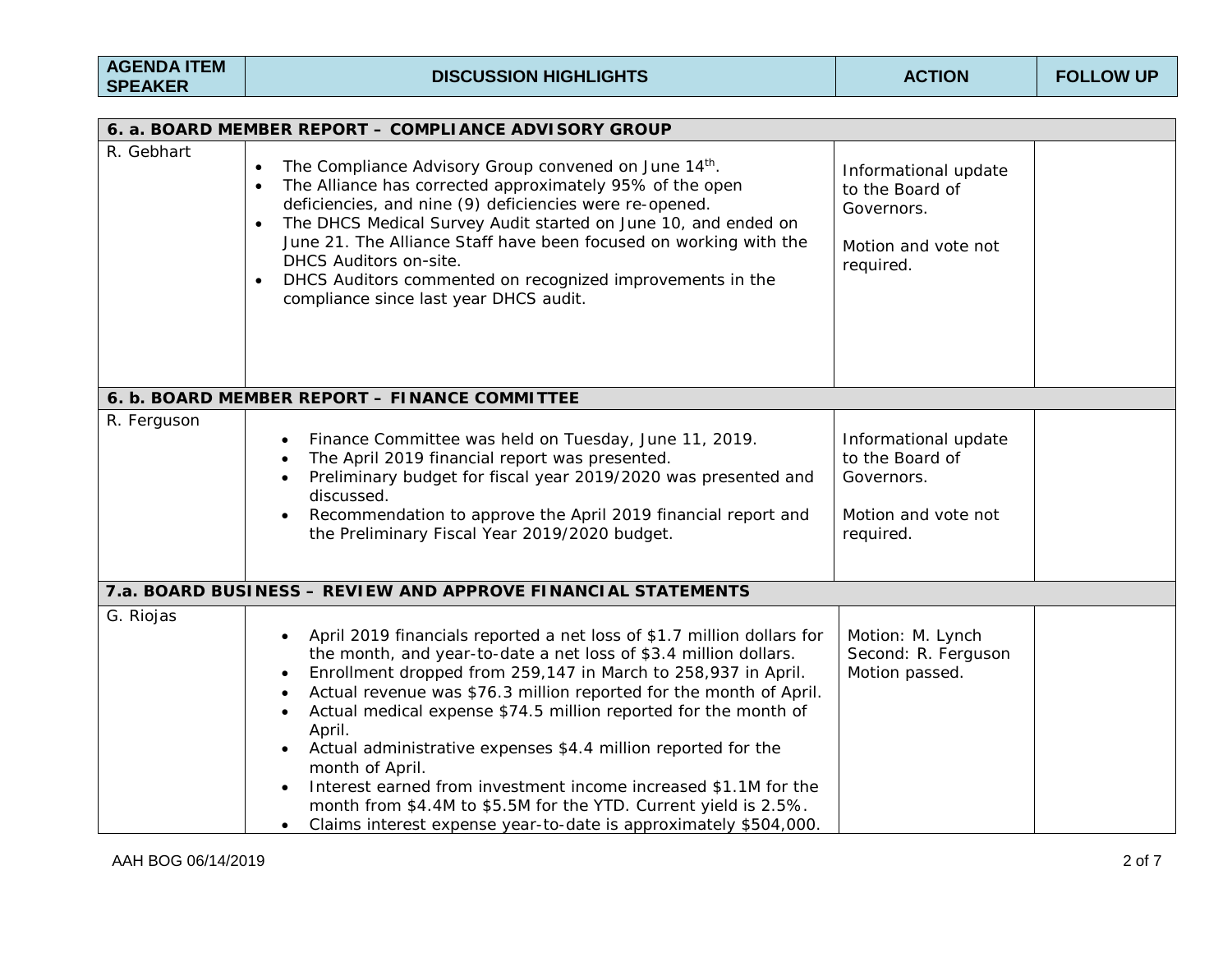| <b>AGENDA ITEM</b><br><b>SPEAKER</b> | <b>DISCUSSION HIGHLIGHTS</b>                                                                                                                                                                                                                                                                                                                                                                                                                                                                                                                                                                                                                                                                                                                                                                                                                                                                                                                                                                                                                                                                                                                                                                                                                                                                                                                                                                        | <b>ACTION</b>                                                | <b>FOLLOW UP</b> |
|--------------------------------------|-----------------------------------------------------------------------------------------------------------------------------------------------------------------------------------------------------------------------------------------------------------------------------------------------------------------------------------------------------------------------------------------------------------------------------------------------------------------------------------------------------------------------------------------------------------------------------------------------------------------------------------------------------------------------------------------------------------------------------------------------------------------------------------------------------------------------------------------------------------------------------------------------------------------------------------------------------------------------------------------------------------------------------------------------------------------------------------------------------------------------------------------------------------------------------------------------------------------------------------------------------------------------------------------------------------------------------------------------------------------------------------------------------|--------------------------------------------------------------|------------------|
|                                      | Medical Loss Ratio (MLR) at 97.7% for the month of April 2019,<br>$\bullet$<br>and 95.6% year-to-date. Budgeted MLR is 98.9%.<br>Motion carried to approve the April 2019 financial report as<br>presented to the Board of Governors.<br>7.b. BOARD BUSINESS - PRELIMINARY BUDGET REVIEW FISCAL YEAR 2019/2020                                                                                                                                                                                                                                                                                                                                                                                                                                                                                                                                                                                                                                                                                                                                                                                                                                                                                                                                                                                                                                                                                      |                                                              |                  |
| G. Riojas<br>S. Coffin               | Preliminary budget for the fiscal year 2019/2020 was presented<br>(see document titled "Preliminary Budget - Fiscal Year<br>2019/2020" starting on Page #81 of the Board Packet).<br>Scott Coffin, CEO, reviewed the budget process page #82.<br>Gil Riojas, CFO, presented pages #83 through #98 in the Board<br>Packet.<br>The preliminary budget is presented for approval with the<br>following results by June 30, 2020:<br>o Membership forecasted to decline by 3.5%.<br>o Annual revenue is \$930.4 million dollars.<br>Tangible net equity is 546%, \$173.9 million dollars.<br>$\circ$<br>Medical expenses \$882.2 million dollars, or 94.8%.<br>$\circ$<br>Administrative expenses \$61 million dollars, or 6.6%.<br>$\circ$<br>Net loss of \$9.0 million dollars.<br>$\circ$<br>Page #87 breaks out the clinical and administrative expenses.<br>Pages #88 and #89 visualize the revenue and expense by<br>category of aid and line of business.<br>Pages #90 and #91 visualize the year-over-year percentage of<br>medical expenses by category of aid and line of business.<br>Page #92 details the addition of \$9.7 million dollars in operating<br>expenses.<br>Page #93 details the \$2.5 million dollars in capital expenditures<br>proposed in the budget.<br>Motion carried to approve the Preliminary Fiscal Year 2019/2020<br>Budget as presented to the Board of Governors. | Motion: R. Ferguson<br>Second: F. Almaliti<br>Motion passed. |                  |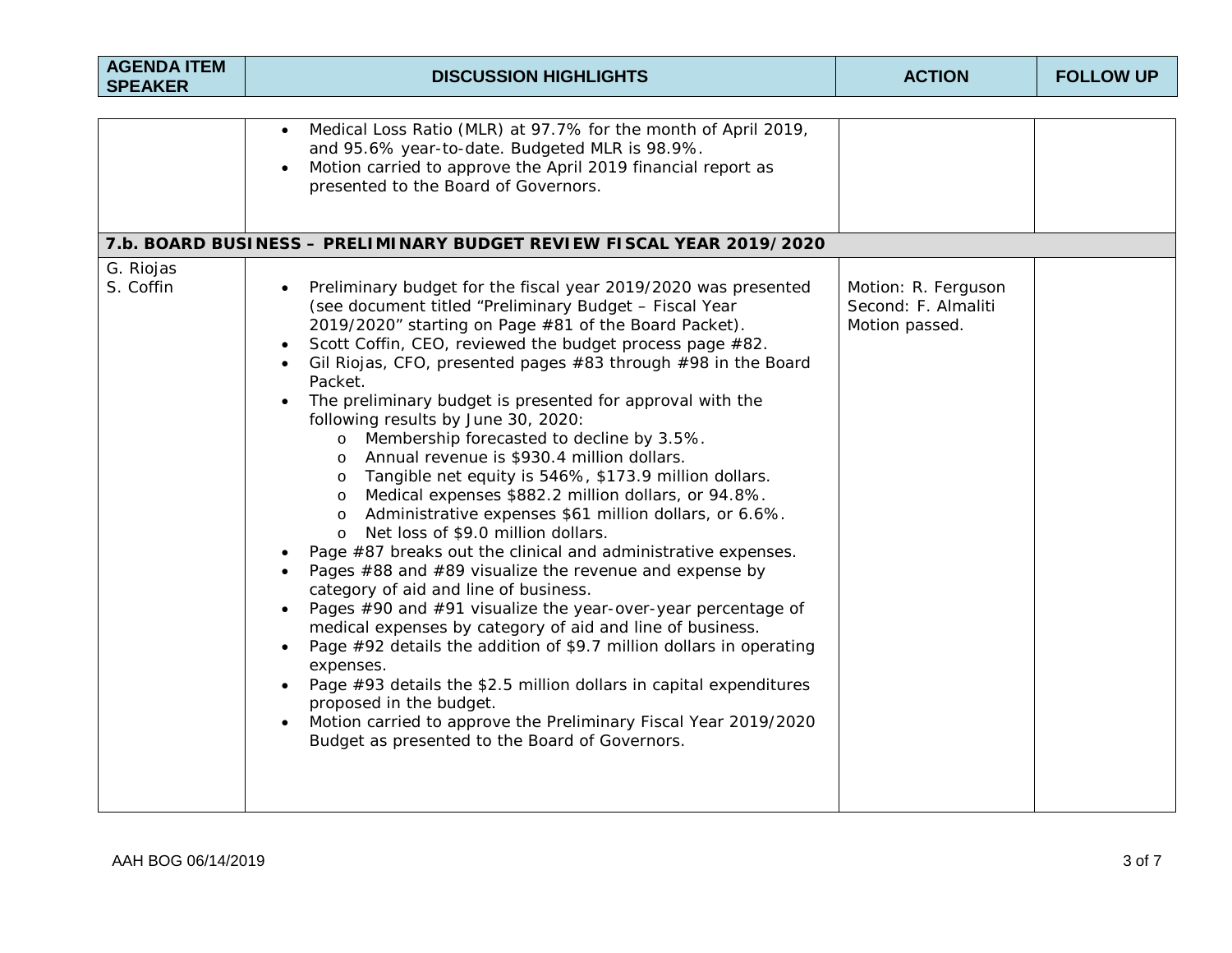| 7.c. BOARD BUSINESS - QUALITY IMPROVEMENT FEE: INTENT TO SURRENDER QIF PLAN LICENSE |                                                                                                                                                                                                                                                                                                                                                                                                                                                                                                                                                                                                                                                                                                                                                                                                                                                                                                                                                                                                                                                                                                                                                                                                                                                                                                                                                                                                                                                                                  |                                                                                           |  |
|-------------------------------------------------------------------------------------|----------------------------------------------------------------------------------------------------------------------------------------------------------------------------------------------------------------------------------------------------------------------------------------------------------------------------------------------------------------------------------------------------------------------------------------------------------------------------------------------------------------------------------------------------------------------------------------------------------------------------------------------------------------------------------------------------------------------------------------------------------------------------------------------------------------------------------------------------------------------------------------------------------------------------------------------------------------------------------------------------------------------------------------------------------------------------------------------------------------------------------------------------------------------------------------------------------------------------------------------------------------------------------------------------------------------------------------------------------------------------------------------------------------------------------------------------------------------------------|-------------------------------------------------------------------------------------------|--|
| S. Coffin                                                                           | The Quality Improvement Fee (QIF) was enacted in 2005 and sun-<br>$\bullet$<br>setted in 2009 by the DHCS.<br>The DMHC notified the health plans in May 2019 regarding the<br>$\bullet$<br>treatment of distinct and affiliate health plans.<br>The distinct health plan contains the Medi-Cal line of business, and<br>$\bullet$<br>the affiliate health plan contains the commercial line of business,<br>Group Care.<br>Approximate cost to maintain the affiliate health plan is \$1.5 million<br>$\bullet$<br>dollars per year (licensing, audits, tangible net equity requirements).<br>Recommendation by CEO to surrender the QIF health plan license<br>$\bullet$<br>and dissolve the Alliance's Joint Power Authority (JPA).<br>Motion to authorize the CEO to notify the Department of Managed<br>$\bullet$<br>Health Care and the Department of Health Care Services that the<br>Alliance will surrender the "Quality Improvement Fee Health Plan<br>License". Further, the notification will state that the Alliance will<br>transfer the Group Care commercial product and enrollees into the<br>Alliance's affiliate plan, no later than July 1, 2019.<br>The JPA will be dissolved by 12/31/2019, and likely would require a<br>$\bullet$<br>resolution for final approval by the Alameda County Board of<br>Supervisors.<br>CEO to update Board of Governors as the details related to<br>$\bullet$<br>restructuring is defined by the external general counsel. | Motion: E. Seevak<br>Second: F. Almaliti<br>Motion passed.                                |  |
|                                                                                     | 8.a. STANDING COMMITTEE UPDATES - PEER REVIEW AND CREDENTIALING COMMITTEE                                                                                                                                                                                                                                                                                                                                                                                                                                                                                                                                                                                                                                                                                                                                                                                                                                                                                                                                                                                                                                                                                                                                                                                                                                                                                                                                                                                                        |                                                                                           |  |
| S. O'Brien                                                                          | The Peer Review and Credentialing Committee (PRCC) was held on<br>$\bullet$<br>June 10, 2019.<br>Total of 40 providers were initially credentialed, and 41 were re-<br>$\bullet$<br>credentialed.<br>Of the 40 initial credentials, 11 PCP, 13 Specialist, 2 Ancillary, and 14<br>$\bullet$<br>Mid-levels.<br>Of the 41 re-credentials, 12 PCP, 23 Specialist, 1 Ancillary, and 5<br>$\bullet$<br>Mid-levels.                                                                                                                                                                                                                                                                                                                                                                                                                                                                                                                                                                                                                                                                                                                                                                                                                                                                                                                                                                                                                                                                    | Informational update<br>to the Board of<br>Governors.<br>Motion and vote not<br>required. |  |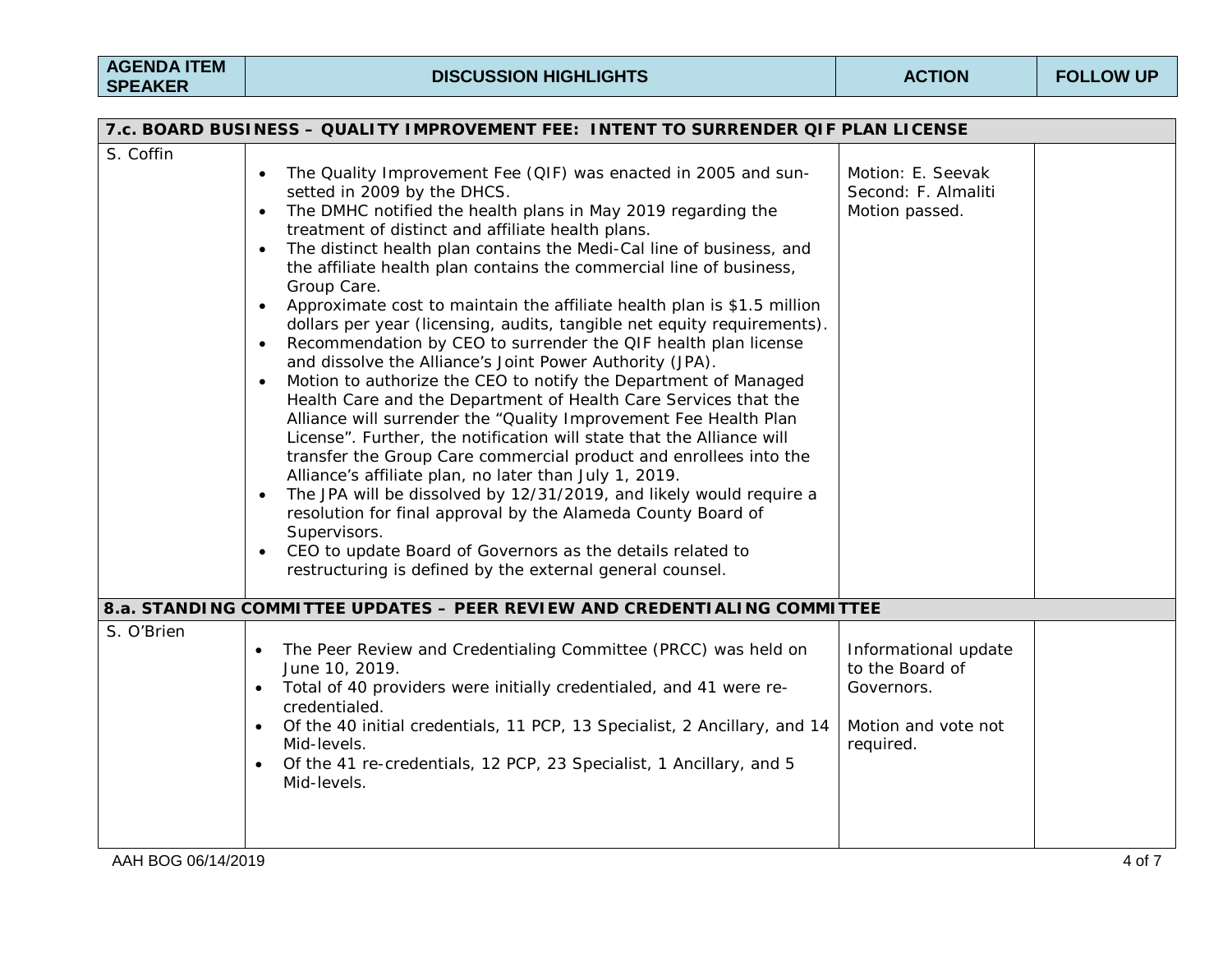| 8.b. STANDING COMMITTEE UPDATES - HEALTH CARE QUALITY COMMITTEE |                                                                                                                                                                                                                                                                                                                                                                                                                                                                                                                                                                                                                                                                                                                                                                                                                                                                                                                                                                                                                                                                                                                                                                                                                                                                                                                                                                                                                                                                                                                                                             |                                                                              |
|-----------------------------------------------------------------|-------------------------------------------------------------------------------------------------------------------------------------------------------------------------------------------------------------------------------------------------------------------------------------------------------------------------------------------------------------------------------------------------------------------------------------------------------------------------------------------------------------------------------------------------------------------------------------------------------------------------------------------------------------------------------------------------------------------------------------------------------------------------------------------------------------------------------------------------------------------------------------------------------------------------------------------------------------------------------------------------------------------------------------------------------------------------------------------------------------------------------------------------------------------------------------------------------------------------------------------------------------------------------------------------------------------------------------------------------------------------------------------------------------------------------------------------------------------------------------------------------------------------------------------------------------|------------------------------------------------------------------------------|
| S. O'Brien                                                      | <b>HEDIS</b><br>$\bullet$<br>Minimum performance levels for HEDIS quality measures<br>$\circ$<br>increasing from 25% to 50%.<br>2019 focus:<br>$\Omega$<br>Enhances bridge building with delegate/health care                                                                                                                                                                                                                                                                                                                                                                                                                                                                                                                                                                                                                                                                                                                                                                                                                                                                                                                                                                                                                                                                                                                                                                                                                                                                                                                                               | Informational update<br>to the Board of<br>Governors.<br>Motion and vote not |
|                                                                 | partners<br>Identify and resolve barriers to reaching the<br>performance standards as set by the DHCS, greater<br>than 50% for the core HEDIS measures.<br>Potential Quality Issues (PQIs)<br>$\bullet$<br>98% compliant with TATs 2% variance due to late medical<br>$\circ$<br>record request submission.<br><b>Delegation Oversight</b><br>$\bullet$<br>Kaiser and Beacon to present their Program Evaluations,<br>$\circ$<br>Program Descriptions, and Work Plans at future meetings.<br>Performance Improvement Plans (PIPs) - aligned with HEDIS and<br>$\bullet$<br>Pay for Performance (P4P) measures.<br><b>Access to Care</b><br>$\bullet$<br>Adopted new standards for telephone calls (returned in 1<br>business day) and wait times in an office $($ < 1 hour) waiting<br>state approval.<br>PAAS, CAHPS, After Hours, Internal, DHCS QMRT (Quality<br>$\circ$<br>Monitoring Reporting) CAP process underway for directs and<br>delegate. Total 146 for non-compliance and/or no response.<br>Dr. Ferguson inquired about the status of pain management<br>$\circ$<br>and opiate case management programs. Dr. O'Brien responded<br>about a multi-year implementation strategy at the Alliance to<br>address pain management, which is part of a larger network<br>management strategy due to the limited pain management<br>providers willing to accept Medi-Cal reimbursements.<br>Diabetes Prevention Program<br>٠<br>DHCS - Annual Audit underway through 6/21/2019.<br>٠<br>NCQA Re-accreditation - Onsite audit with NCQA Survey Team is | required.                                                                    |
|                                                                 | September 10 <sup>th</sup> -11 <sup>th</sup> . Renewed focus on Utilization Management and<br>Population Health by NCQA.                                                                                                                                                                                                                                                                                                                                                                                                                                                                                                                                                                                                                                                                                                                                                                                                                                                                                                                                                                                                                                                                                                                                                                                                                                                                                                                                                                                                                                    |                                                                              |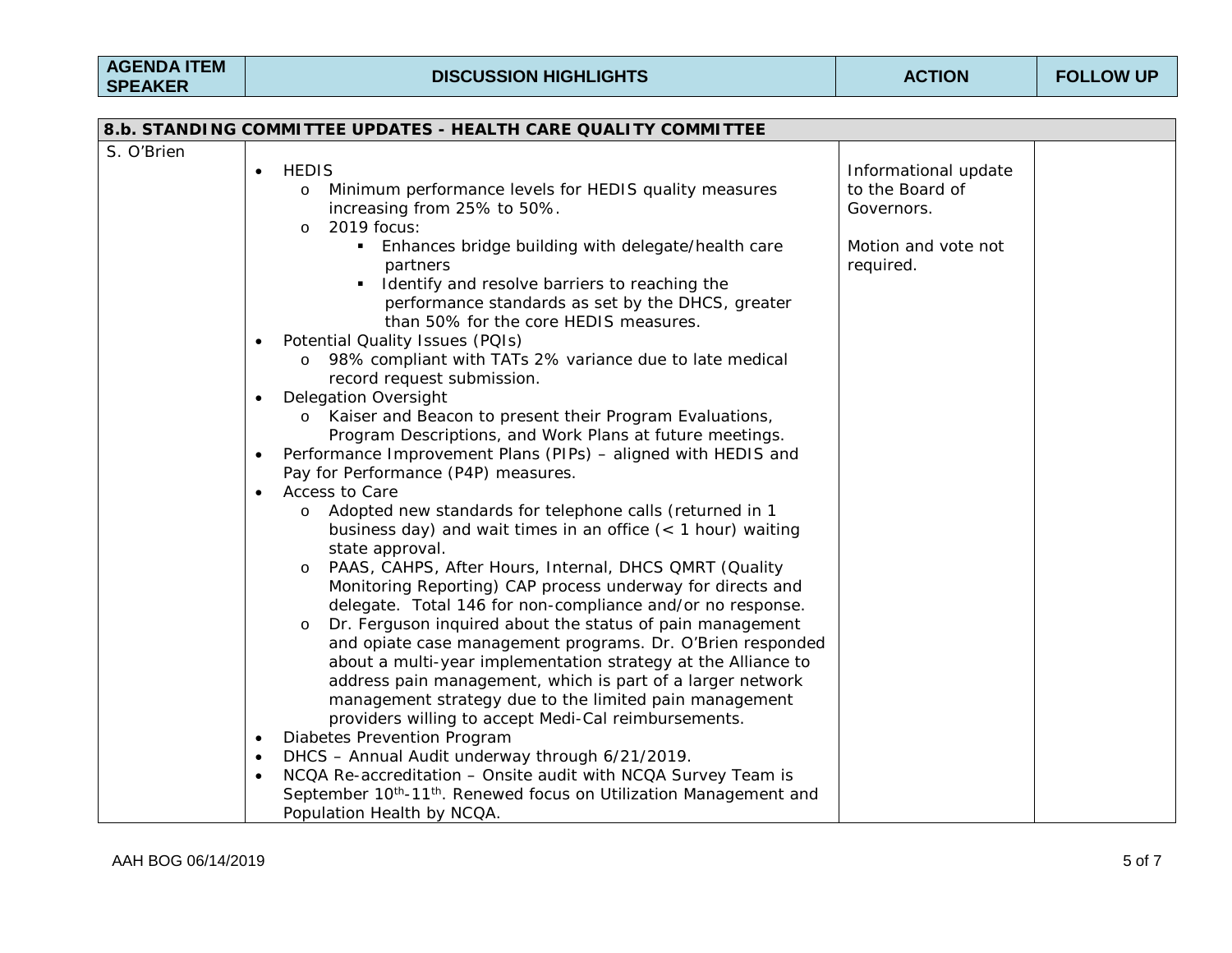| 9. CEO UPDATE   |                                                                                                                                                                                                                                                                                                                                                                                                                                                                                                                                                                                                                                                                                                                                                                                                                                                                                                                                                                                                                                                                                                                                                                                                                                                                                      |                                                                                           |      |
|-----------------|--------------------------------------------------------------------------------------------------------------------------------------------------------------------------------------------------------------------------------------------------------------------------------------------------------------------------------------------------------------------------------------------------------------------------------------------------------------------------------------------------------------------------------------------------------------------------------------------------------------------------------------------------------------------------------------------------------------------------------------------------------------------------------------------------------------------------------------------------------------------------------------------------------------------------------------------------------------------------------------------------------------------------------------------------------------------------------------------------------------------------------------------------------------------------------------------------------------------------------------------------------------------------------------|-------------------------------------------------------------------------------------------|------|
| S. Coffin       | The Health Homes pilot is being transitioned to a state-funded<br>model on July 1st, 2019. DHCS approved the Alliance's application<br>on June 6 <sup>th</sup> . Alameda Alliance initiated a self-funded pilot in 2017,<br>investing \$1.5 million dollars in community-based organizations<br>to build the linkages and patient-centered care models.<br>Medi-Cal procurement process begins in 2020. DHCS to issue<br>requests for proposal in 36 of the 58 counties in California.<br>Applies only to commercial plans in two-plan and geographic-<br>managed care, and other selected counties. Implementation of<br>commercial health plan no later than December 31, 2023.<br><b>Regulatory Audit Updates:</b><br>DHCS medical survey audit completes by June 21, 2019.<br>$\circ$<br>DHCS Rate Development Template Audit completes in<br>$\circ$<br>June 2019.<br>Worker's Compensation Insurance Board completes by<br>$\circ$<br>June 20, 2019.<br>Annual Financial Audit by Moss Adams completes in June<br>$\circ$<br>2019.<br>Office of Inspector General (OIG) audit on medical loss<br>$\circ$<br>ratio is pending a date certain for the onsite audit.<br>Alameda Alliance delivers approximately 300 reports to the<br>regulatory agencies (DMHC, DHCS) each year. | Informational update<br>to the Board of<br>Governors.<br>Motion and vote not<br>required. |      |
|                 | 11. STAFF ADVISORIES ON BOARD BUSINESS FOR FUTURE MEETINGS                                                                                                                                                                                                                                                                                                                                                                                                                                                                                                                                                                                                                                                                                                                                                                                                                                                                                                                                                                                                                                                                                                                                                                                                                           |                                                                                           |      |
| S. Coffin       | None                                                                                                                                                                                                                                                                                                                                                                                                                                                                                                                                                                                                                                                                                                                                                                                                                                                                                                                                                                                                                                                                                                                                                                                                                                                                                 | None                                                                                      | None |
|                 | 12. PUBLIC COMMENTS (NON-AGENDA ITEMS)                                                                                                                                                                                                                                                                                                                                                                                                                                                                                                                                                                                                                                                                                                                                                                                                                                                                                                                                                                                                                                                                                                                                                                                                                                               |                                                                                           |      |
| E. Seevak       | None                                                                                                                                                                                                                                                                                                                                                                                                                                                                                                                                                                                                                                                                                                                                                                                                                                                                                                                                                                                                                                                                                                                                                                                                                                                                                 | None                                                                                      | None |
| 12. ADJOURNMENT |                                                                                                                                                                                                                                                                                                                                                                                                                                                                                                                                                                                                                                                                                                                                                                                                                                                                                                                                                                                                                                                                                                                                                                                                                                                                                      |                                                                                           |      |
| E. Seevak       | The meeting was adjourned at 1:58 PM.                                                                                                                                                                                                                                                                                                                                                                                                                                                                                                                                                                                                                                                                                                                                                                                                                                                                                                                                                                                                                                                                                                                                                                                                                                                | None                                                                                      | None |